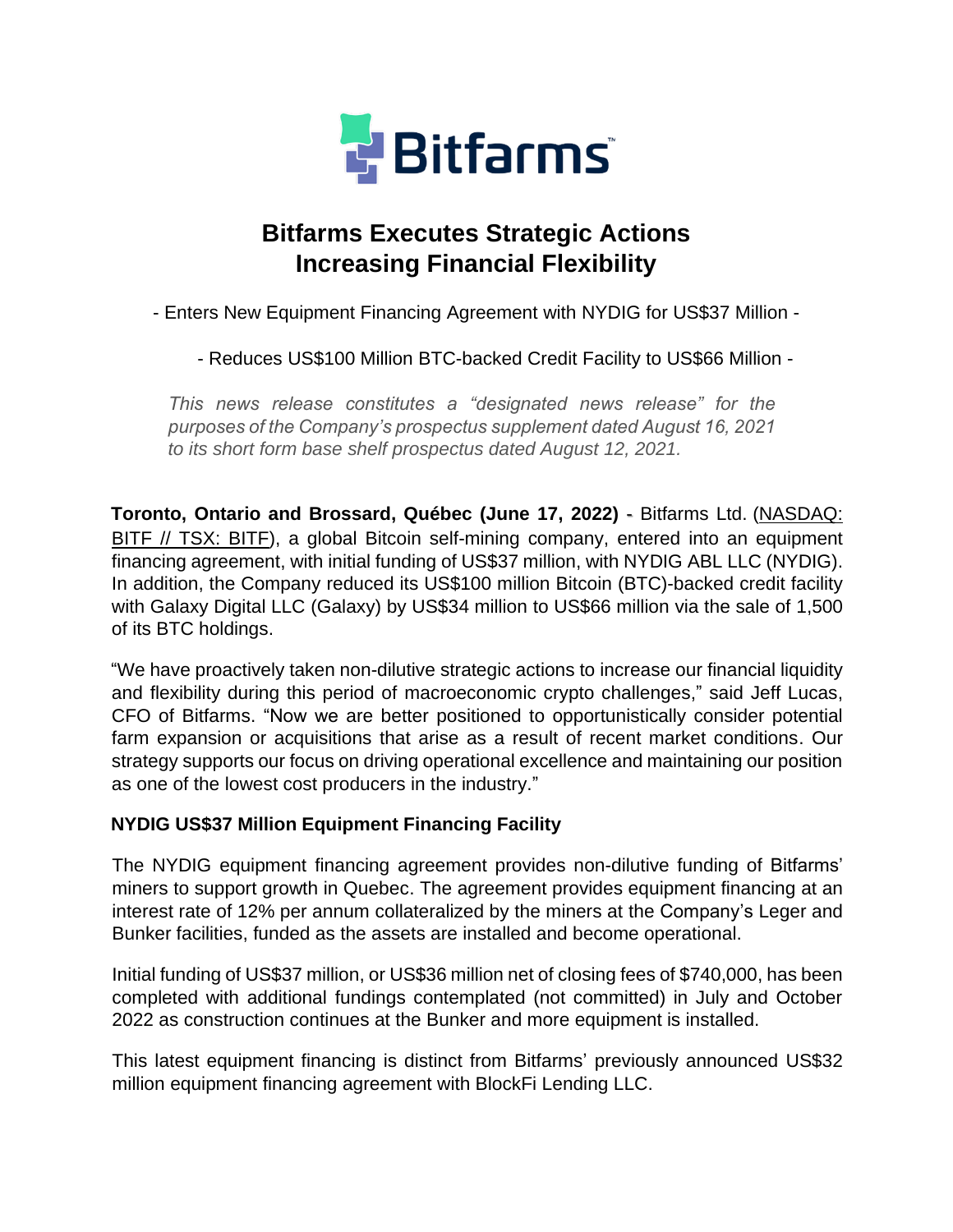## **Bitfarms Reduces US\$100 Million BTC-Backed Credit Facility to US\$66 Million**

Bitfarms elected to reduce its US\$100 million BTC-backed credit facility to US\$66 million, funded through the sale of 1,500 BTC. Borrowings under this credit facility stand at US\$66 million as of June 15, 2022.

This facility, which the Company entered into with Galaxy on December 30, 2021, expires on June 30, 2022. Bitfarms and Galaxy are in discussions to renew the facility upon expiration.

"In addition to lowering our interest expense, this US\$34 million reduction in borrowing gives us the ability to utilize more of our BTC holdings strategy as it frees up BTC that would otherwise be used to collateralize this credit facility," concluded Lucas.

Bitfarms is managing its growth and capital expenditures in light of recent volatility in the cryptocurrency markets. Bitfarms is in compliance with all its credit obligations. Expansion plans for mining operations and equipment, as well as the use of existing loan facilities, the preservation of existing BTC inventory and sales under the Company's at-the-market offering are under review in a customary and prudent manner.

### **Analyst and Institutional Investor Day on June 22, 2022**

As previously announced, Bitfarms will be hosting an Analyst and Institutional Investor Day on June 22, 2022, both online and in-person in Montreal. The webcast portion of the event will begin at 8:00 AM ET and conclude around 9:15 AM ET. The webcast of the event, along with supporting materials, will be available on the company's Investor Relations website at **[Bitfarms IR Events.](https://bitfarms.com/investors/#presentation-and-events)** Interested parties may register for the webcast in advance here:

#### Webcast Registration - [Bitfarms Analyst & Institutional Investor Day](https://event.choruscall.com/mediaframe/webcast.html?webcastid=4y9yGwv1)

A replay of the webcast and related presentation materials will be made available following the conclusion of the event.

# **About Bitfarms Ltd.**

Founded in 2017, Bitfarms is a global Bitcoin self-mining company, running vertically integrated mining operations with onsite technical repair, proprietary data analytics and company-owned electrical engineering and installation services to deliver high operational performance and uptime.

Having demonstrated rapid growth and stellar operations, Bitfarms became the first Bitcoin mining company to complete its long form prospectus with the Ontario Securities Commission and started trading on the TSX-V in July 2019. On February 24, 2021, Bitfarms was honoured to be announced as a Rising Star by the TSX-V. On June 21, 2021, Bitfarms started trading on the Nasdaq Stock Market. On February 24, 2022, the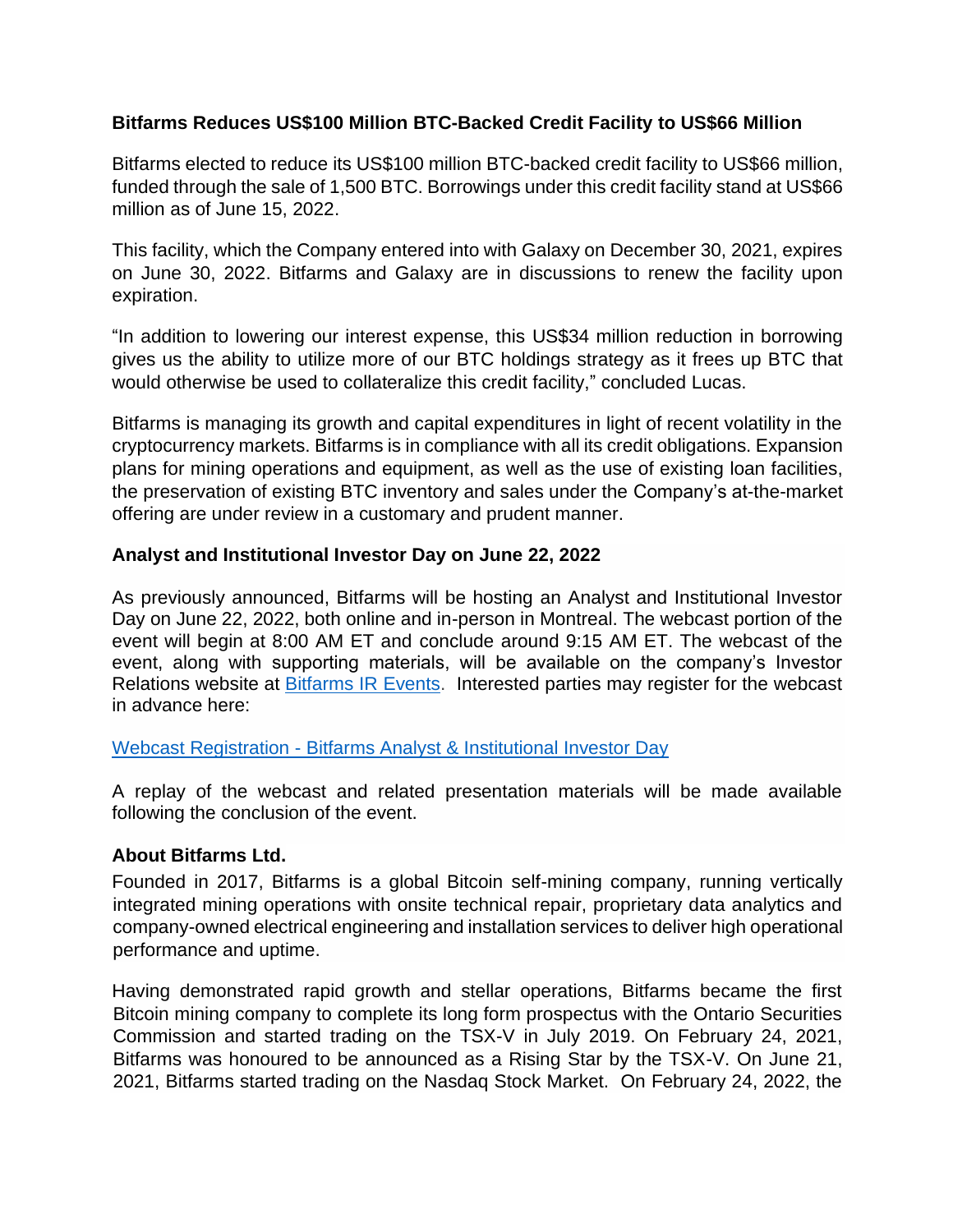Company was further honoured by the TSX-V as Venture 50 Winner, placing first in the Technology sector. On April 8, 2022, Bitfarms up-listed from the TSX-V to the TSX.

Operationally, Bitfarms has a diversified production platform with seven industrial scale facilities located in Québec, one in Washington state, and one in Paraguay. Each facility is over 99% powered with environmentally friendly hydro power and secured with longterm power contracts. Bitfarms is currently the only publicly traded pure-play mining company audited by a Big Four accounting firm.

To learn more about Bitfarms' events, developments, and online communities:

Website: [www.bitfarms.com](https://cts.businesswire.com/ct/CT?id=smartlink&url=http%3A%2F%2Fwww.bitfarms.com&esheet=52352512&newsitemid=20201222005172&lan=en-US&anchor=www.bitfarms.com&index=2&md5=8a9d4e770ff4a5696a36ad864bb10f7e)

[https://www.facebook.com/bitfarms/](https://cts.businesswire.com/ct/CT?id=smartlink&url=https%3A%2F%2Fwww.facebook.com%2Fbitfarms%2F&esheet=52352512&newsitemid=20201222005172&lan=en-US&anchor=https%3A%2F%2Fwww.facebook.com%2Fbitfarms%2F&index=3&md5=b6e44e25b52add15c33e867ef844a87f) [https://twitter.com/Bitfarms\\_io](https://cts.businesswire.com/ct/CT?id=smartlink&url=https%3A%2F%2Ftwitter.com%2FBitfarms_io&esheet=52352512&newsitemid=20201222005172&lan=en-US&anchor=https%3A%2F%2Ftwitter.com%2FBitfarms_io&index=4&md5=ea5504adaee0d8d42bb82da141578a4c) [https://www.instagram.com/bitfarms/](https://cts.businesswire.com/ct/CT?id=smartlink&url=https%3A%2F%2Fwww.instagram.com%2Fbitfarms%2F&esheet=52352512&newsitemid=20201222005172&lan=en-US&anchor=https%3A%2F%2Fwww.instagram.com%2Fbitfarms%2F&index=5&md5=c23e35264dd3b32f731404db5d27ba13) [https://www.linkedin.com/company/bitfarms/](https://cts.businesswire.com/ct/CT?id=smartlink&url=https%3A%2F%2Fwww.linkedin.com%2Fcompany%2Fbitfarms%2F&esheet=52352512&newsitemid=20201222005172&lan=en-US&anchor=https%3A%2F%2Fwww.linkedin.com%2Fcompany%2Fbitfarms%2F&index=6&md5=b1358cccd49bdc78b84622ab953c638b)

#### *Cautionary Statement*

*Trading in the securities of the Company should be considered highly speculative. No stock exchange, securities commission or other regulatory authority has approved or disapproved the information contained herein. Neither the Toronto Stock Exchange, Nasdaq, or any other securities exchange or regulatory authority accepts responsibility for the adequacy or accuracy of this release.*

#### *Forward-Looking Statements*

*This news release contains certain "forward-looking information" and "forward-looking statements" (collectively, "forward-looking information") that are based on expectations, estimates and projections as at the date of this news release and are covered by safe harbors under Canadian and United States securities laws. The information in this release regarding expectations in respect to the benefits of entering into an equipment financing facility, completing a debt reduction program funded by the sale of BTC and about other*  future plans and objectives of the Company are forward-looking information. Other *forward-looking information includes, but is not limited to, information concerning: the intentions, plans and future actions of the Company, as well as Bitfarms' ability to successfully mine digital currency, revenue increasing as currently anticipated, the ability to profitably liquidate current and future digital currency inventory, volatility of network difficulty and digital currency prices and the potential resulting significant negative impact on the Company's operations, the construction and operation of expanded blockchain infrastructure as currently planned, and the regulatory environment for cryptocurrency in the applicable jurisdictions.*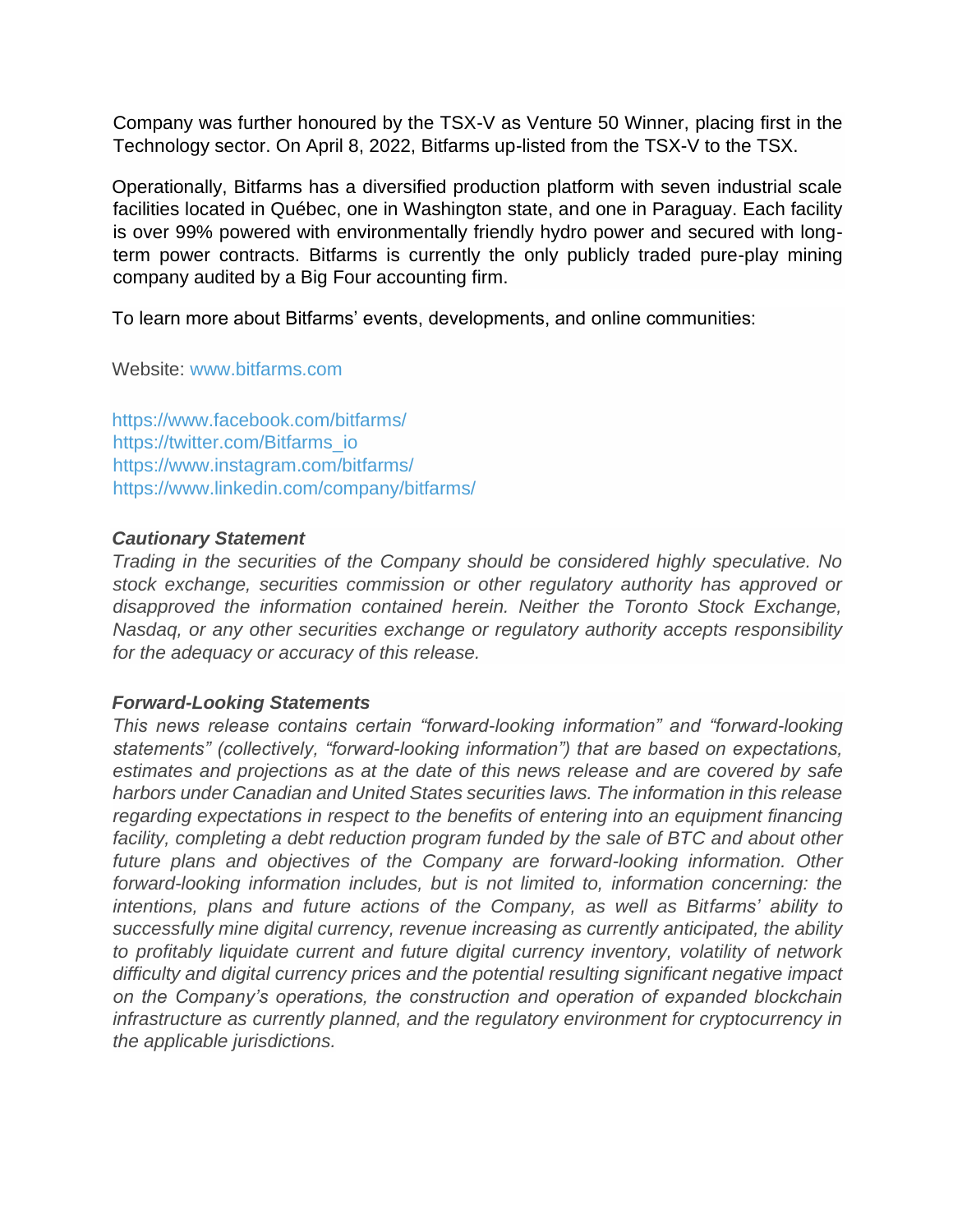*Any statements that involve discussions with respect to predictions, expectations, beliefs, plans, projections, objectives, assumptions, future events or performance (often but not always using phrases such as "expects", or "does not expect", "is expected", "anticipates" or "does not anticipate", "plans", "budget", "scheduled", "forecasts", "estimates", "believes" or "intends" or variations of such words and phrases or stating that certain actions, events or results "may" or "could", "would", "might" or "will" be taken to occur or be achieved) are not statements of historical fact and may be forward-looking information and are intended to identify forward-looking information.*

*This forward-looking information is based on assumptions and estimates of management of the Company at the time they were made, and involves known and unknown risks, uncertainties and other factors which may cause the actual results, performance or achievements of the Company to be materially different from any future results, performance or achievements expressed or implied by such forward-looking information. Such factors include, among others, risks relating to: the global economic climate; dilution; the Company's limited operating history; future capital needs and uncertainty of additional financing, including the Company's ability to utilize the Company's at-the-market offering (the "ATM Program") and the prices at which the Company may sell Common Shares in the ATM Program, as well as capital market conditions in general; risks relating to the strategy of maintaining and increasing Bitcoin holdings and the impact of depreciating Bitcoin prices on working capital; the competitive nature of the industry; currency exchange risks; the need for the Company to manage its planned growth and expansion; the effects of product development and need for continued technology change; the ability to maintain reliable and economical sources of power to run its cryptocurrency mining*  assets; the impact of energy curtailment or regulatory changes in the energy regimes in *the jurisdictions in which the Company operates; protection of proprietary rights; the effect of government regulation and compliance on the Company and the industry; network security risks; the ability of the Company to maintain properly working systems; reliance on key personnel; global economic and financial market deterioration impeding access to capital or increasing the cost of capital; share dilution resulting from the ATM Program and from other equity issuances; and volatile securities markets impacting security pricing unrelated to operating performance. In addition, particular factors that could impact future results of the business of Bitfarms include, but are not limited to: the construction and operation of facilities may not occur as currently planned, or at all; expansion may not materialize as currently anticipated, or at all; the digital currency market; the ability to successfully mine digital currency; revenue may not increase as currently anticipated, or at all; it may not be possible to profitably liquidate the current digital currency inventory, or at all; a decline in digital currency prices may have a significant negative impact on operations; an increase in network difficulty may have a significant negative impact on operations; the volatility of digital currency prices; the anticipated growth and sustainability of hydroelectricity for the purposes of cryptocurrency mining in the applicable jurisdictions; the inability to maintain reliable and economical sources of power for the Company to operate cryptocurrency mining assets; the risks of an increase in the Company's electricity costs, cost of natural gas, changes in currency exchange rates, energy curtailment or*